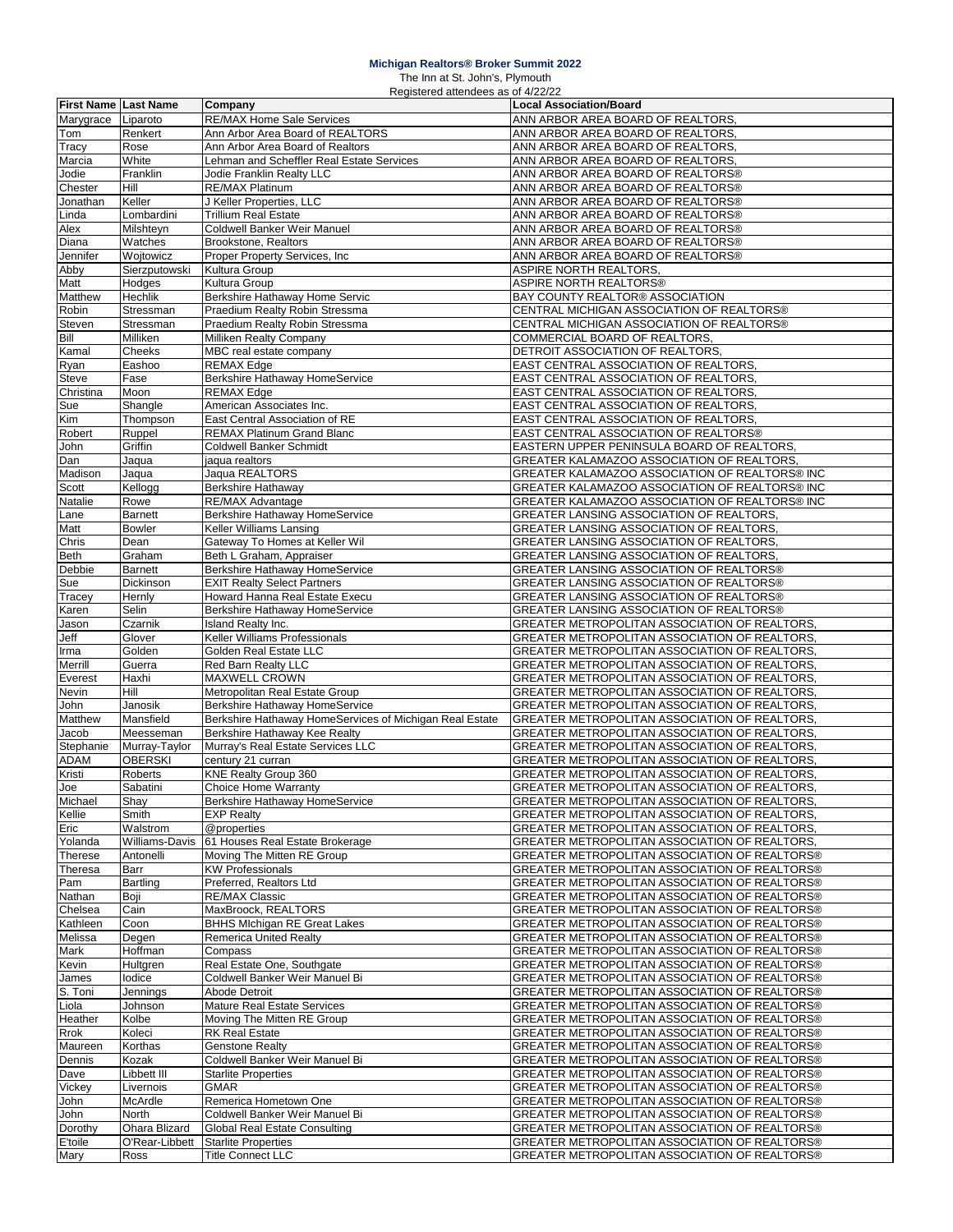| <b>First Name Last Name</b> |                            | Company                                                                               | <b>Local Association/Board</b>                                                          |
|-----------------------------|----------------------------|---------------------------------------------------------------------------------------|-----------------------------------------------------------------------------------------|
| Jaye                        | Sanders                    | Nextpointe Real Estate Service                                                        | GREATER METROPOLITAN ASSOCIATION OF REALTORS®                                           |
| Shelley                     | Schoenherr                 | Real Estate One- Chesterfield                                                         | GREATER METROPOLITAN ASSOCIATION OF REALTORS®                                           |
| Robert                      | Sherman                    | Re/Max Platinum                                                                       | GREATER METROPOLITAN ASSOCIATION OF REALTORS®                                           |
| Devon                       | Smith                      | <b>EXP Realty</b>                                                                     | GREATER METROPOLITAN ASSOCIATION OF REALTORS®                                           |
| Theresa                     | Spiro                      | Coldwell Banker Weir Manuel Bi                                                        | GREATER METROPOLITAN ASSOCIATION OF REALTORS®                                           |
| Katie                       | Weaver                     | Berkshire Hathaway HomeService                                                        | GREATER METROPOLITAN ASSOCIATION OF REALTORS®                                           |
| Paul                        | <b>Bunce</b>               | Paul Bunce Real Estate                                                                | GREATER REGIONAL ALLIANCE OF REALTORS.                                                  |
| Cathy                       | Hoppough                   | KW Rivertown Hoppough                                                                 | GREATER REGIONAL ALLIANCE OF REALTORS,                                                  |
| Lisa                        | lacovoni                   | BHHS MI REAL ESTATE                                                                   | GREATER REGIONAL ALLIANCE OF REALTORS,                                                  |
| kellen                      | keck                       | city2shore port city associates                                                       | GREATER REGIONAL ALLIANCE OF REALTORS,                                                  |
| Jessica                     | Kugler                     | Lighthouse Property Management                                                        | GREATER REGIONAL ALLIANCE OF REALTORS.                                                  |
| Ingrid                      | Nelson                     | Berkshire Hathaway HomeServices Michigan Real Estate                                  | GREATER REGIONAL ALLIANCE OF REALTORS,                                                  |
| Mike                        | Rundhaug                   | <b>BHHS Michigan Real Estate</b>                                                      | GREATER REGIONAL ALLIANCE OF REALTORS,                                                  |
| Gene                        | Szpeinski                  | Keller Williams Rivertown                                                             | GREATER REGIONAL ALLIANCE OF REALTORS,                                                  |
| Geoffrey                    | <b>Brown</b>               | City2Shore Gateway Group                                                              | GREATER REGIONAL ALLIANCE OF REALTORS®                                                  |
| Lisa                        | Novosad                    | <b>Novosad Realty Partners</b>                                                        | GREATER REGIONAL ALLIANCE OF REALTORS®                                                  |
| Robert                      | Novosad                    | <b>Novosad Realty Partners</b>                                                        | GREATER REGIONAL ALLIANCE OF REALTORS®                                                  |
| Adam                        | Paarlberg                  | Greenridge Realty (Corp)                                                              | GREATER REGIONAL ALLIANCE OF REALTORS®                                                  |
| Peter                       | Chirco                     | Chirco Title Agency, Inc.                                                             | GROSSE POINTE BOARD OF REALTORS,                                                        |
| Lori                        | Jaglois                    | <b>CBWM Macomb Center</b>                                                             | GROSSE POINTE BOARD OF REALTORS,                                                        |
| Caitlin                     | Kashef                     | Higbie Maxon Agney                                                                    | GROSSE POINTE BOARD OF REALTORS,                                                        |
| Eizabeth                    | Pressler                   | Century 21 Town & Country of Grosse Pointe                                            | <b>GROSSE POINTE BOARD OF REALTORS,</b>                                                 |
| Randi                       | <b>Brandt</b>              | Keller Williams Realty Great L                                                        | <b>GROSSE POINTE BOARD OF REALTORS®</b>                                                 |
| Kevin                       | Brennan                    | <b>Bolton-Johnston Associates</b>                                                     | <b>GROSSE POINTE BOARD OF REALTORS®</b>                                                 |
| Alexis                      | DeLuca                     | <b>Bolton-Johnston Associates</b>                                                     | <b>GROSSE POINTE BOARD OF REALTORS®</b>                                                 |
| Kelly                       | Dix                        | Real Estate One Clinton                                                               | <b>GROSSE POINTE BOARD OF REALTORS®</b>                                                 |
| Allison                     | LaPointe                   | Grosse Pointe Board of Realtor                                                        | <b>GROSSE POINTE BOARD OF REALTORS®</b>                                                 |
| Robert                      | Taylor                     | Grosse Pointe Board of Realtor                                                        | <b>GROSSE POINTE BOARD OF REALTORS®</b>                                                 |
| Gino                        | Tozzi                      | Johnstone and Johnstone                                                               | <b>GROSSE POINTE BOARD OF REALTORS®</b>                                                 |
| Chris                       | VanBelle                   | Coldwell Banker Weir Manuel                                                           | <b>GROSSE POINTE BOARD OF REALTORS®</b>                                                 |
| Amy                         | Weglarz                    | Grosse Pointe Board of Realtor                                                        | <b>GROSSE POINTE BOARD OF REALTORS®</b>                                                 |
| Julie                       | Wyrick                     | Grosse Pointe Board of Realtor                                                        | <b>GROSSE POINTE BOARD OF REALTORS®</b>                                                 |
| eric                        | dusenbury                  | <b>MSHDA</b>                                                                          | JACKSON AREA ASSOCIATION OF REALTORS,                                                   |
| <b>DANA</b>                 | <b>BROWN</b>               | ERA REARDON REALTY, L.L.C.                                                            | JACKSON AREA ASSOCIATION OF REALTORS®                                                   |
| LORI                        | <b>HAUETER</b>             | HOWARD HANNA REAL ESTATE SERVI                                                        | JACKSON AREA ASSOCIATION OF REALTORS®                                                   |
| Kittyanne                   | Hudson                     | PRODUCTION REALTY                                                                     | JACKSON AREA ASSOCIATION OF REALTORS®                                                   |
| Benjamin                    | Latocki                    | PRODUCTION REALTY                                                                     | JACKSON AREA ASSOCIATION OF REALTORS®                                                   |
| Peter                       | Lawrence II                | <b>XSell Realty</b>                                                                   | JACKSON AREA ASSOCIATION OF REALTORS®                                                   |
| Jeanee                      | Gilson                     | Michigan Living Real Estate                                                           | LENAWEE COUNTY ASSOCIATION OF REALTORS,                                                 |
| Steven                      | <b>Brandt</b>              | <b>Xsell Realty</b>                                                                   | LENAWEE COUNTY ASSOCIATION OF REALTORS®                                                 |
| Michael                     | <b>Buku</b>                | <b>Grata Domum Realty</b>                                                             | LENAWEE COUNTY ASSOCIATION OF REALTORS®                                                 |
| Janis                       | Montalvo                   | Living In Lenawee Realty, LLC                                                         | LENAWEE COUNTY ASSOCIATION OF REALTORS®                                                 |
| Jessica                     | Roddy                      | <b>Xsell Realty</b>                                                                   | LENAWEE COUNTY ASSOCIATION OF REALTORS®                                                 |
| Scott                       | Griffith                   | <b>Griffith Realty</b>                                                                | LIVINGSTON COUNTY ASSOCIATION OF REALTORS,                                              |
| Carol                       | Griffith                   | <b>Griffith Realty</b>                                                                | LIVINGSTON COUNTY ASSOCIATION OF REALTORS,                                              |
| Nicole                      | Bartolomucci               | Re/Max Platinum                                                                       | LIVINGSTON COUNTY ASSOCIATION OF REALTORS® INC                                          |
| Joseph                      | Dekroub                    | Re/Max Platinum                                                                       | LIVINGSTON COUNTY ASSOCIATION OF REALTORS® INC                                          |
| Renee                       | Malburg                    | Five Star RE Ludington                                                                | MASON OCEANA MANISTEE BOARD OF REALTORS® INC                                            |
| Thomas                      | Webb                       | Century 21 Signature                                                                  | MIDLAND BOARD OF REALTORS,                                                              |
| Jennifer                    | Yarch                      | MIDLAND BOARD OF REALTORS« INC                                                        | MIDLAND BOARD OF REALTORS,                                                              |
| Richard                     | Loose                      | Ayre/Rhinehart Realtors                                                               | MIDLAND BOARD OF REALTORS® INC                                                          |
| Title                       | Agency                     | Title Solutions Agency, LLC                                                           | NON-MEMBER.                                                                             |
| <b>Ty</b>                   | Azevedo                    | <b>Ayers Basement Systems</b>                                                         | NON-MEMBER,                                                                             |
| Cindy                       | Immonen                    | <b>FNF</b>                                                                            | NON-MEMBER,                                                                             |
| Lisa                        | Scoble                     | Pearl Insurance                                                                       | NON-MEMBER,                                                                             |
| Steve                       | Serbin                     | Better Homes and Gardens Real Estate                                                  | NON-MEMBER,                                                                             |
| Matt                        | Wetzel                     | <b>Ayers Basement Systems</b><br>Berkshire Hathaway HomeServices Michigan Real Estate | NON-MEMBER,                                                                             |
| Sean                        | Affrica                    |                                                                                       | NORTH OAKLAND COUNTY BOARD OF REALTORS,                                                 |
| Camille                     | <b>Elsea Peterek</b>       | Real Estate One                                                                       | NORTH OAKLAND COUNTY BOARD OF REALTORS,                                                 |
| Shadia                      | Martini<br>Patrick         | <b>Great Estates Realty, LLC</b><br>Oak & Stone Real Estate                           | NORTH OAKLAND COUNTY BOARD OF REALTORS,<br>NORTH OAKLAND COUNTY BOARD OF REALTORS,      |
| Sarah                       |                            |                                                                                       |                                                                                         |
| Amy                         | Rechsteiner                | Berkshire Hathaway HomeServices<br>Oak & Stone Real Estate                            | NORTH OAKLAND COUNTY BOARD OF REALTORS,<br>NORTH OAKLAND COUNTY BOARD OF REALTORS,      |
| Jennifer                    | Tait                       |                                                                                       | NORTH OAKLAND COUNTY BOARD OF REALTORS® INC                                             |
| Barbara                     | <b>McClure</b><br>Pfeiffer | Berkshire Hathaway HomeServ                                                           |                                                                                         |
| Kimberly<br>gail            | curtis                     | Mitten Life Realty<br>31 Realty                                                       | NORTH OAKLAND COUNTY BOARD OF REALTORS® INC<br>NORTHEASTERN MICHIGAN BOARD OF REALTORS, |
|                             |                            | <b>BHHSMI</b> Saginaw                                                                 |                                                                                         |
| Joy<br>Diane                | Schneller                  | Real Estate One Great Lakes Bay                                                       | SAGINAW BOARD OF REALTORS,<br>SAGINAW BOARD OF REALTORS®                                |
| Julie                       | <b>Bearss</b><br>Williams  | Real Estate One Great Lakes Bay                                                       | SAGINAW BOARD OF REALTORS®                                                              |
|                             | Majtyka                    | Title Solutions Agency, LLC                                                           | SOUTHEASTERN BORDER ASSOCIATION OF REALTORS,                                            |
| Amber<br>Suzy               | Crossley                   | <b>Title Solutions Agency</b>                                                         | SOUTHWESTERN MICHIGAN ASSOCIATION OF REALTORS,                                          |
|                             | Jeffries                   | SOUTHWESTERN MICHIGAN ASSOCIAT                                                        | SOUTHWESTERN MICHIGAN ASSOCIATION OF REALTORS® INC                                      |
| Alan                        | Nutto                      | Keller Williams Realty Swm                                                            | SOUTHWESTERN MICHIGAN ASSOCIATION OF REALTORS® INC                                      |
| Angela<br>Carol             | Wight-Barrett              | eXp Realty                                                                            | SOUTHWESTERN MICHIGAN ASSOCIATION OF REALTORS® INC                                      |
| Lisa                        | Wright                     | RE/MAX Modern Realty, Inc.                                                            | SOUTHWESTERN MICHIGAN ASSOCIATION OF REALTORS® INC                                      |
|                             | Nagy                       | Berkshire Hathaway HomeServices Michigan Real Estate                                  | ST JOSEPH COUNTY ASSOCIATION OF REALTORS®                                               |
| Joshua<br>Christopher       | Germain                    | Premier Real Estate Inc.                                                              | UPPER PENINSULA ASSOCIATION OF REALTORS® INC                                            |
| Michael                     | Coriasso                   | Rocket Mortgage                                                                       | VENDOR/EXHIBITOR/SPONSOR.                                                               |
| Matt                        | Cottenham                  | Trademark Inspection Services, LLC.                                                   | VENDOR/EXHIBITOR/SPONSOR,                                                               |
| Jacob                       | Crane                      | Rocket Mortgage                                                                       | VENDOR/EXHIBITOR/SPONSOR,                                                               |
| Sam                         | Dolato                     | Rocket Mortgage                                                                       | VENDOR/EXHIBITOR/SPONSOR,                                                               |
|                             |                            |                                                                                       |                                                                                         |